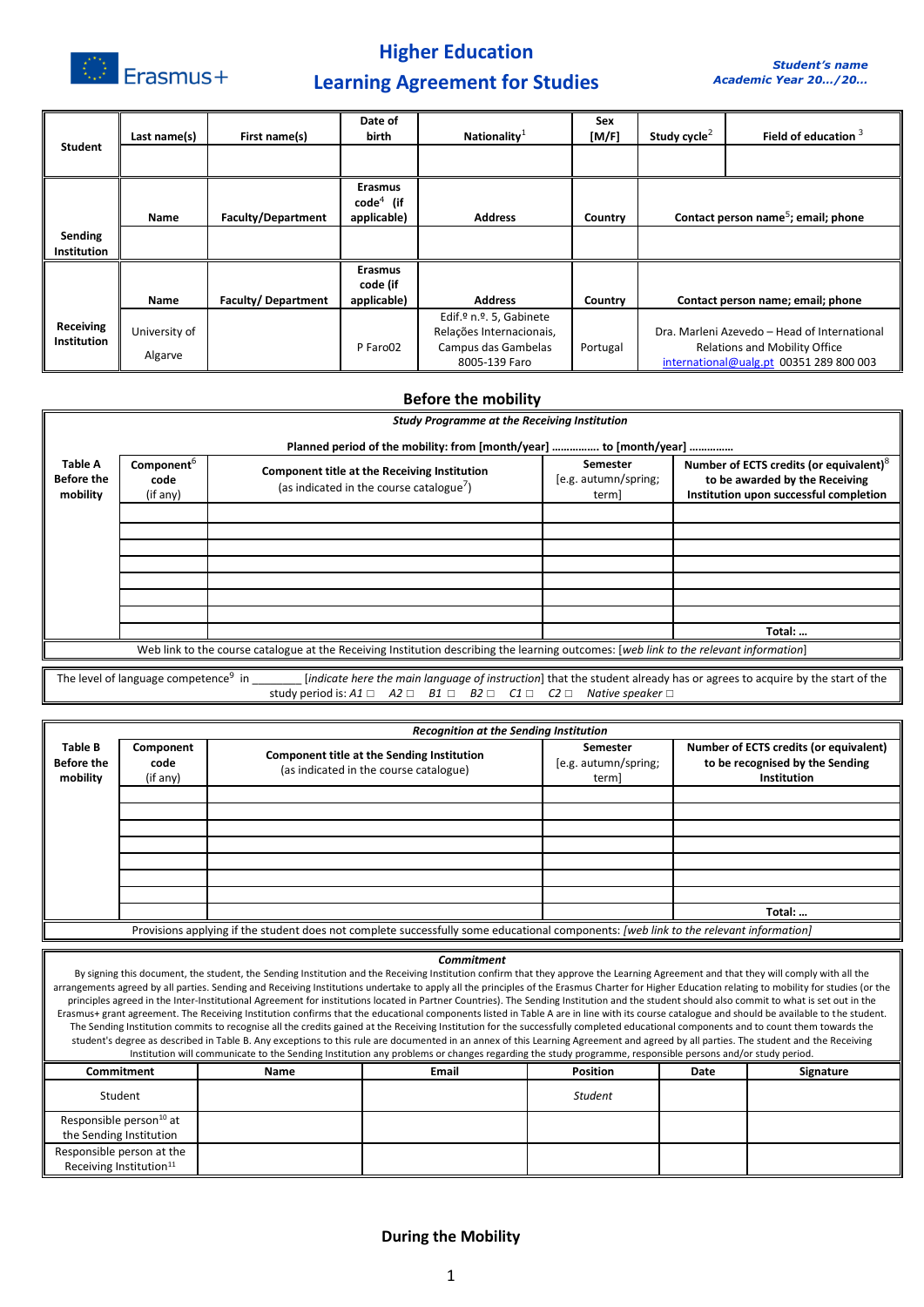

**Higher Education Learning Agreement for Studies** 

|                                    | <b>Exceptional changes to Table A</b><br>(to be approved by e-mail or signature by the student, the responsible person in the Sending Institution and the responsible person in the Receiving Institution) |                                                                                                  |                                                     |                                            |                                 |                                                     |  |
|------------------------------------|------------------------------------------------------------------------------------------------------------------------------------------------------------------------------------------------------------|--------------------------------------------------------------------------------------------------|-----------------------------------------------------|--------------------------------------------|---------------------------------|-----------------------------------------------------|--|
| Table A2<br>During the<br>mobility | Component<br>code<br>(if any)                                                                                                                                                                              | <b>Component title at the Receiving</b><br>Institution<br>(as indicated in the course catalogue) | <b>Deleted</b><br>component<br>[tick if applicable] | Added<br>component<br>[tick if applicable] | Reason for change <sup>12</sup> | Number of<br><b>ECTS</b> credits<br>(or equivalent) |  |
|                                    |                                                                                                                                                                                                            |                                                                                                  | ⊠                                                   |                                            | Choose an item.                 |                                                     |  |
|                                    |                                                                                                                                                                                                            |                                                                                                  |                                                     | X                                          | Choose an item.                 |                                                     |  |
|                                    |                                                                                                                                                                                                            |                                                                                                  |                                                     |                                            |                                 |                                                     |  |
|                                    |                                                                                                                                                                                                            |                                                                                                  |                                                     |                                            |                                 |                                                     |  |
|                                    |                                                                                                                                                                                                            |                                                                                                  |                                                     |                                            |                                 |                                                     |  |
|                                    |                                                                                                                                                                                                            |                                                                                                  |                                                     |                                            |                                 |                                                     |  |

|                                    | Exceptional changes to Table B (if applicable)<br>(to be approved by e-mail or signature by the student and the responsible person in the Sending Institution) |                                                                                      |                                                     |                                            |                                        |  |  |  |
|------------------------------------|----------------------------------------------------------------------------------------------------------------------------------------------------------------|--------------------------------------------------------------------------------------|-----------------------------------------------------|--------------------------------------------|----------------------------------------|--|--|--|
| Table B2<br>During the<br>mobility | Component<br>code<br>(if any)                                                                                                                                  | Component title at the Sending Institution<br>(as indicated in the course catalogue) | <b>Deleted</b><br>component<br>[tick if applicable] | Added<br>component<br>[tick if applicable] | Number of ECTS credits (or equivalent) |  |  |  |
|                                    |                                                                                                                                                                |                                                                                      |                                                     | X                                          |                                        |  |  |  |
|                                    |                                                                                                                                                                |                                                                                      | $\boxtimes$                                         | п                                          |                                        |  |  |  |
|                                    |                                                                                                                                                                |                                                                                      | П                                                   |                                            |                                        |  |  |  |
|                                    |                                                                                                                                                                |                                                                                      |                                                     |                                            |                                        |  |  |  |
|                                    |                                                                                                                                                                |                                                                                      |                                                     |                                            |                                        |  |  |  |
|                                    |                                                                                                                                                                |                                                                                      | П                                                   | п                                          |                                        |  |  |  |

| Commitment                                                                                                                                                                                        |                                                                                                                                                                                             |                                                                                                                                                                                              |                 |      |           |  |  |
|---------------------------------------------------------------------------------------------------------------------------------------------------------------------------------------------------|---------------------------------------------------------------------------------------------------------------------------------------------------------------------------------------------|----------------------------------------------------------------------------------------------------------------------------------------------------------------------------------------------|-----------------|------|-----------|--|--|
| By signing this document, the student, the Sending Institution and the Receiving Institution confirm that they approve the Learning Agreement and that they will comply with all the              |                                                                                                                                                                                             |                                                                                                                                                                                              |                 |      |           |  |  |
| arrangements agreed by all parties. Sending and Receiving Institutions undertake to apply all the principles of the Erasmus Charter for Higher Education relating to mobility for studies (or the |                                                                                                                                                                                             |                                                                                                                                                                                              |                 |      |           |  |  |
|                                                                                                                                                                                                   | principles agreed in the Inter-Institutional Agreement for institutions located in Partner Countries). The Sending Institution and the student should also commit to what is set out in the |                                                                                                                                                                                              |                 |      |           |  |  |
|                                                                                                                                                                                                   |                                                                                                                                                                                             | Erasmus+ grant agreement. The Receiving Institution confirms that the educational components listed in Table A are in line with its course catalogue and should be available to the student. |                 |      |           |  |  |
|                                                                                                                                                                                                   |                                                                                                                                                                                             | The Sending Institution commits to recognise all the credits gained at the Receiving Institution for the successfully completed educational components and to count them towards the         |                 |      |           |  |  |
|                                                                                                                                                                                                   | student's degree as described in Table B. Any exceptions to this rule are documented in an annex of this Learning Agreement and agreed by all parties. The student and the Receiving        |                                                                                                                                                                                              |                 |      |           |  |  |
|                                                                                                                                                                                                   |                                                                                                                                                                                             | Institution will communicate to the Sending Institution any problems or changes regarding the study programme, responsible persons and/or study period.                                      |                 |      |           |  |  |
| Commitment                                                                                                                                                                                        | Name                                                                                                                                                                                        | <b>Email</b>                                                                                                                                                                                 | <b>Position</b> | Date | Signature |  |  |
|                                                                                                                                                                                                   |                                                                                                                                                                                             |                                                                                                                                                                                              |                 |      |           |  |  |
| Student                                                                                                                                                                                           |                                                                                                                                                                                             |                                                                                                                                                                                              | <b>Student</b>  |      |           |  |  |
| Responsible person <sup>13</sup> at                                                                                                                                                               |                                                                                                                                                                                             |                                                                                                                                                                                              |                 |      |           |  |  |
| the Sending Institution                                                                                                                                                                           |                                                                                                                                                                                             |                                                                                                                                                                                              |                 |      |           |  |  |
| Responsible person at the                                                                                                                                                                         |                                                                                                                                                                                             |                                                                                                                                                                                              |                 |      |           |  |  |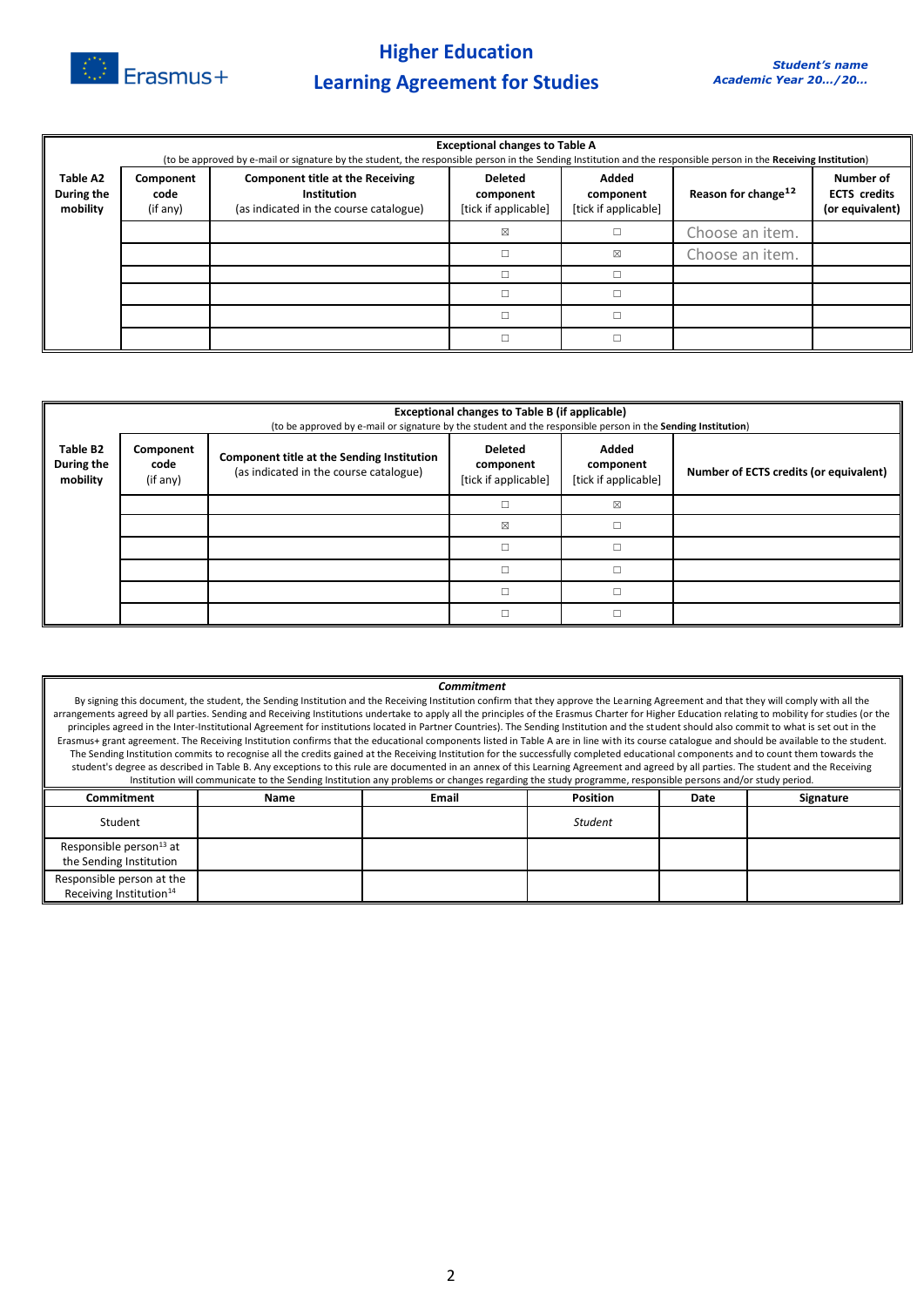

### **After the Mobility**

|                                         | <b>Transcript of Records at the Receiving Institution</b>                           |                                                                                        |                                                                         |                                                     |                                                                  |  |  |
|-----------------------------------------|-------------------------------------------------------------------------------------|----------------------------------------------------------------------------------------|-------------------------------------------------------------------------|-----------------------------------------------------|------------------------------------------------------------------|--|--|
|                                         | Start and end dates of the study period: from [day/month/year]  to [day/month/year] |                                                                                        |                                                                         |                                                     |                                                                  |  |  |
| <b>Table C</b><br>After the<br>mobility | Component<br>code<br>(if any)                                                       | Component title at the Receiving Institution<br>(as indicated in the course catalogue) | Was the component<br>successfully completed<br>by the student? [Yes/No] | <b>Number of ECTS</b><br>credits<br>(or equivalent) | <b>Grades received</b><br>at the Receiving<br><b>Institution</b> |  |  |
|                                         |                                                                                     |                                                                                        |                                                                         |                                                     |                                                                  |  |  |
|                                         |                                                                                     |                                                                                        |                                                                         |                                                     |                                                                  |  |  |
|                                         |                                                                                     |                                                                                        |                                                                         |                                                     |                                                                  |  |  |
|                                         |                                                                                     |                                                                                        |                                                                         |                                                     |                                                                  |  |  |
|                                         |                                                                                     |                                                                                        |                                                                         |                                                     |                                                                  |  |  |
|                                         |                                                                                     |                                                                                        |                                                                         | Total:                                              |                                                                  |  |  |

|                                         | Transcript of Records and Recognition at the Sending Institution |                                                                                                    |                                                                |                                                                           |  |  |  |  |
|-----------------------------------------|------------------------------------------------------------------|----------------------------------------------------------------------------------------------------|----------------------------------------------------------------|---------------------------------------------------------------------------|--|--|--|--|
|                                         |                                                                  | Start and end dates of the study period: from [day/month/year]  to [day/month/year]                |                                                                |                                                                           |  |  |  |  |
| <b>Table D</b><br>After the<br>mobility | Component<br>code<br>(if any)                                    | Title of recognised component at the Sending Institution<br>(as indicated in the course catalogue) | <b>Number of ECTS credits</b><br>(or equivalent)<br>recognised | Grades registered at the<br><b>Sending Institution</b><br>(if applicable) |  |  |  |  |
|                                         |                                                                  |                                                                                                    |                                                                |                                                                           |  |  |  |  |
|                                         |                                                                  |                                                                                                    |                                                                |                                                                           |  |  |  |  |
|                                         |                                                                  |                                                                                                    |                                                                |                                                                           |  |  |  |  |
|                                         |                                                                  |                                                                                                    | Total:                                                         |                                                                           |  |  |  |  |